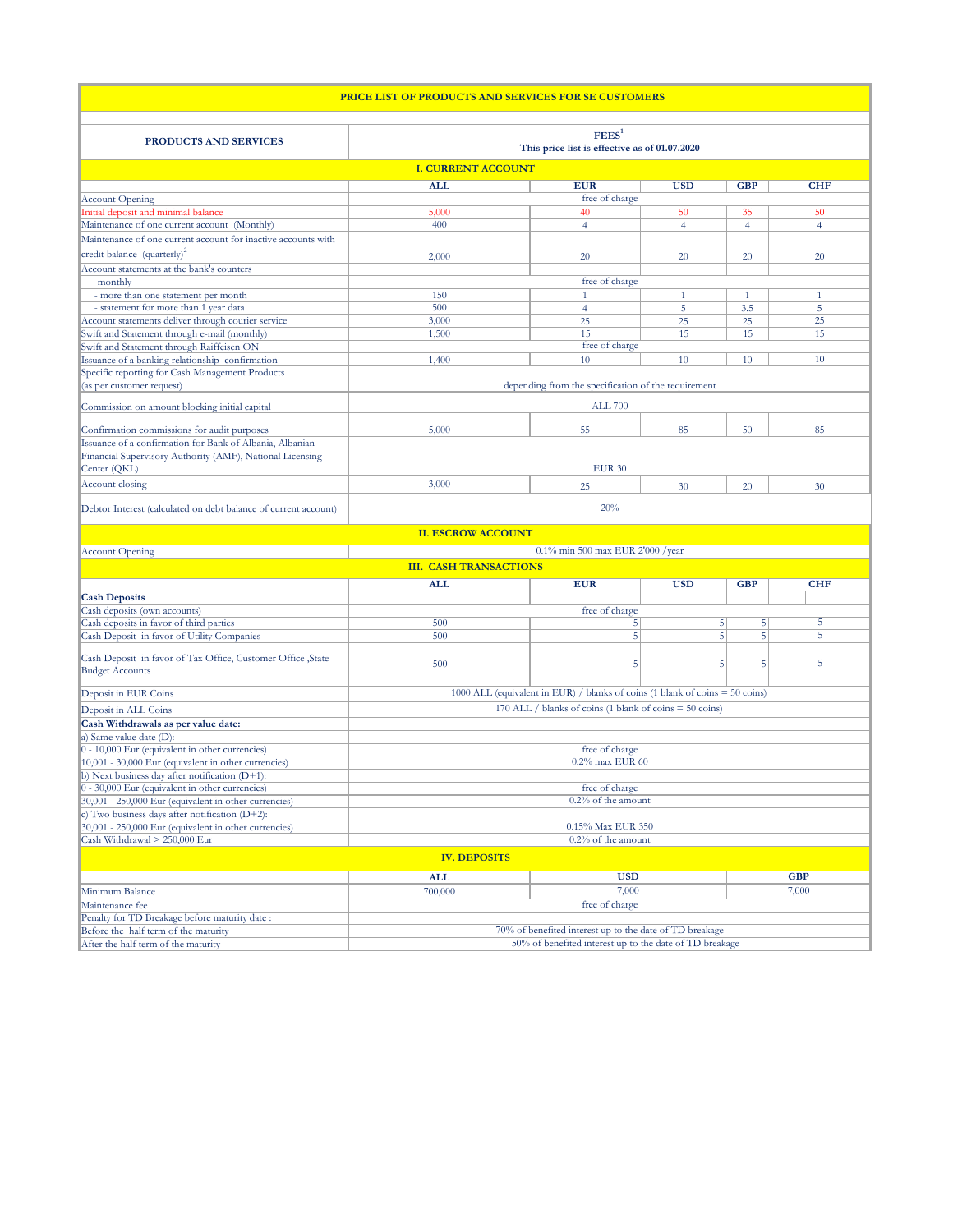| <b>V. PAYMENTS</b>                                                                |                                                                                                 |                                                                                    |                            |                                             |                                    |                                                     |
|-----------------------------------------------------------------------------------|-------------------------------------------------------------------------------------------------|------------------------------------------------------------------------------------|----------------------------|---------------------------------------------|------------------------------------|-----------------------------------------------------|
|                                                                                   | <b>ALL</b>                                                                                      | <b>EUR</b>                                                                         | <b>USD</b>                 | <b>Other Foreign Currencies (in</b><br>ALL) |                                    |                                                     |
| 1. Transaction fees                                                               |                                                                                                 |                                                                                    |                            |                                             |                                    |                                                     |
| 1.1. Incoming Payments                                                            |                                                                                                 |                                                                                    |                            |                                             |                                    |                                                     |
| - Accounts within RBAL                                                            |                                                                                                 | free of charge                                                                     |                            |                                             |                                    |                                                     |
| - Incoming from other Banks                                                       | free of charge                                                                                  | $0.08\%$ min 5 max 60                                                              | $0.08\%$ min 5 max<br>60   |                                             | 0.08% min ALL 500 max ALL<br>6,000 |                                                     |
| .2. Outgoing Payments <sup>3</sup>                                                |                                                                                                 |                                                                                    |                            |                                             |                                    |                                                     |
| - Accounts within RBAL (Paper based)                                              | 400                                                                                             | $\overline{4}$                                                                     | $\overline{4}$             |                                             | 400                                |                                                     |
| - Accounts within RBAL (Electronically)                                           |                                                                                                 | free of charge                                                                     |                            |                                             |                                    |                                                     |
| Beneficiary account is in another bank within Albania (payment<br>in branch)      | N/A                                                                                             | EUR 0 - 10.000<br>0.2% [min 6 ; max 20]<br>Mbi EUR 10.000<br>0.3% [min 30; max 50] | $0.3\%$ min 30 max<br>300  | 0.3% min 3,000 max 30,000                   |                                    |                                                     |
| Beneficiary account is in another bank within Albania (payment<br>electronically) | N/A                                                                                             | $0.1\%$ [min 3; max 25]                                                            | 0.10% min 10; max<br>90    | 0.1% ALL min 1,220; max ALL<br>11,560       |                                    |                                                     |
| - Outgoing to other Banks (Paper Based)                                           | Up to ALL 1.5 mln: ALL500;<br>Over 1.5 mln: ALL 1,500                                           | $0.3\%$ min 30<br>max 300                                                          | $0.3\%$ min 30 max<br>300  | 0.3% min 3,000 max 30,000                   |                                    |                                                     |
| - Outgoing to other Banks (Electronically)                                        | Up to ALL $20.000 - 0$<br>From ALL 20.001 - 1.500.000 - ALL 250<br>Over ALL 1.500.001 - ALL 500 | 0.1% min 9 max 85                                                                  | $0.10\%$ min 10; max<br>90 | 0.1% ALL min 1,220; max ALL<br>11,560       |                                    |                                                     |
| 1.3 Periodic Payments                                                             | 150                                                                                             | 1                                                                                  | $\mathbf{1}$               |                                             | 150                                |                                                     |
| 1.4 Direct Debit( Payments in Favour of Utilities Payments)                       | 50                                                                                              | 0.5                                                                                | 0.5                        |                                             | 50                                 |                                                     |
| 2. Other fees(applicable for paper based and electronic<br>transactions)          | <b>ALL</b>                                                                                      | <b>EUR</b>                                                                         | <b>USD</b>                 | <b>GBP</b>                                  | <b>CHF</b>                         | Other<br>Foreign Curr.<br>(in ALL)                  |
| 2.0 SWIFT/payment                                                                 | free of charge                                                                                  | -6                                                                                 | $\overline{9}$             | 5                                           | $\overline{9}$                     | 750                                                 |
| 2.1 SWIFT/Domestic payments in Eur                                                | N/A                                                                                             | free of charge                                                                     | N/A                        | N/A                                         | N/A                                | N/A                                                 |
| 2.2 Urgency fee/payment                                                           |                                                                                                 | 20                                                                                 | 25                         | 17                                          | 25                                 | 1500                                                |
| 2.3 Urgency fee/ Domestic payment<br>2.4 "OUR" Commission                         | free of charge                                                                                  | free of charge<br>35                                                               | 25<br>25                   | 17<br>30                                    | 25<br>55                           | 1500                                                |
| 2.5 "OUR" Commission Domestic                                                     | N/A<br>N/A                                                                                      | free of charge                                                                     | 25                         | 30                                          | 55                                 | 4,400<br>4,400                                      |
| 2.5 Investigation Fees                                                            |                                                                                                 |                                                                                    |                            |                                             |                                    |                                                     |
| Outgoing                                                                          |                                                                                                 |                                                                                    |                            |                                             |                                    |                                                     |
| Payment investigation/amendment fee                                               | ALL 1.000 + Beneficiary's bank<br>commissions (if aplicable)                                    | 15<br>EUR $10 + \text{beneficiary}$                                                | 20                         | 13                                          | 20                                 | 1,500                                               |
|                                                                                   | ALL 1.000 + Beneficiary's bank                                                                  | bank commission (if                                                                |                            |                                             |                                    |                                                     |
| Payment investigation/amendment fee Domestic payment                              | commissions (if aplicable)                                                                      | applicable)                                                                        | 20                         | 13                                          | 20                                 | 1,500                                               |
| Incoming                                                                          |                                                                                                 |                                                                                    |                            |                                             |                                    |                                                     |
| Payment investigation /amendment/return fee                                       | $600 +$ ordering bank commission (if<br>applicable)                                             | 25                                                                                 | 35                         | 20                                          | 35                                 | 2.000                                               |
| Payment investigation /amendment/return fee Domestic                              | $600 +$ ordering bank commission (if<br>applicable)                                             | EUR $6 + \text{beneficiary}$<br>bank commission (if<br>applicable)                 | 35                         | 20                                          | 35                                 | 2,000                                               |
| 3. Payments with Raiffeisen Bank Kosovo(paper based and electronically)           |                                                                                                 |                                                                                    |                            |                                             |                                    |                                                     |
| Incoming payments                                                                 | N/A                                                                                             | <b>EUR 10</b>                                                                      | <b>Equivalent EUR</b>      | N/A                                         | N/A                                | N/A                                                 |
| Outgoing Payments                                                                 | N/A                                                                                             | <b>EUR 10</b>                                                                      | <b>Equivalent EUR</b>      | N/A                                         | N/A                                | N/A                                                 |
| 'OUR" commission                                                                  | N/A                                                                                             | <b>EUR 10</b>                                                                      | <b>Equivalent EUR</b>      | N/A                                         | N/A                                | N/A                                                 |
| 4. Payments with Raiffeisen Network Banks <sup>4</sup>                            |                                                                                                 |                                                                                    |                            |                                             |                                    |                                                     |
| For Outgoing and Incoming payments within the Network<br>Banks EUR (paperbased)   |                                                                                                 | 30% discount from the actual commissions                                           |                            |                                             |                                    |                                                     |
|                                                                                   | <b>VI. ELECTRONIC BANKING Raiffeisen on</b>                                                     |                                                                                    |                            |                                             |                                    |                                                     |
| <b>Elektronic Banking Raiffeisen ON</b>                                           | <b>ALL</b>                                                                                      | <b>USD</b>                                                                         | <b>EURO</b>                |                                             |                                    | <b>Other Currencies</b><br><b>Equivalent in EUR</b> |
| 2 Inputter +2 authorizers):                                                       |                                                                                                 |                                                                                    |                            |                                             |                                    |                                                     |
| <b>Registration Fee</b>                                                           | 4,200                                                                                           | 30                                                                                 |                            | 30                                          |                                    | 30                                                  |
| Mainteinance monthly commission<br>New authorizer                                 | 1,400<br>2,800                                                                                  | 10<br>20                                                                           |                            | 10<br>20                                    |                                    | 10<br>20                                            |
| New Inputter                                                                      | 420                                                                                             | $\mathbf{3}$                                                                       |                            | $\mathfrak{Z}$                              |                                    | 3                                                   |
| Hardware                                                                          | 9,800                                                                                           | 70                                                                                 |                            | 70                                          |                                    | 70                                                  |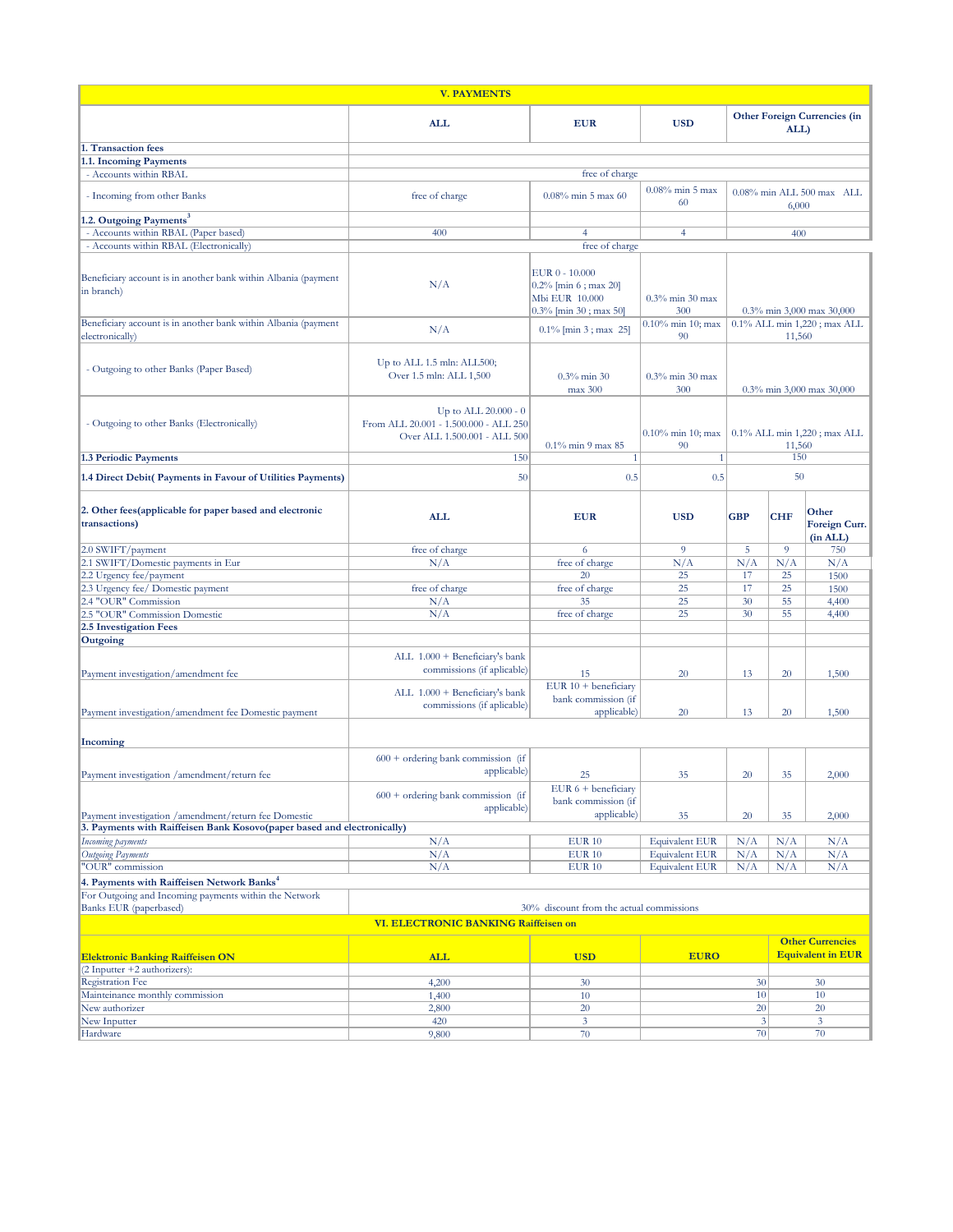| VII. BUSINESS CREDIT MASTERCARD CHIP REVOLVING                                                 |                   |  |  |
|------------------------------------------------------------------------------------------------|-------------------|--|--|
| SE (EURO - ALL)                                                                                |                   |  |  |
| A. Card Issuing fee                                                                            |                   |  |  |
| 1. MasterCard                                                                                  | Free of charge    |  |  |
| B. Annual membership fee on each supplementary card issued                                     |                   |  |  |
| MasterCard- SE companies (40 days after service creation)<br>15 EUR / 2,000 ALL                |                   |  |  |
| C. Payment card transactions                                                                   |                   |  |  |
| Corporate and SE                                                                               |                   |  |  |
| 1. Payments with card in Domestic POS Network                                                  | Free of charge    |  |  |
| 2. Payments with card in International POS networks                                            | Free of Charge    |  |  |
| 3.1Manual Cash ATM* on us                                                                      | Eur 3 ; All 500   |  |  |
| 3.2Manual Cash ATM Domestic*                                                                   | Eur 5:All 700     |  |  |
| 3.3 Manual Cash ATM International*                                                             | Eur 8; All 1000   |  |  |
| 4.1 Manual Cash Advance* (POS) on us                                                           | Eur 3 ; All 500   |  |  |
| 4.2 Manual Cash Advance* (POS) Domestic                                                        | Eur 5:All 700     |  |  |
| 4.3 Manual Cash Advance* (POS) International<br>Eur 8; All 1000                                |                   |  |  |
| * Maximum 10% of the limit daily,20% weekly, 30% monthly for both POS and ATM                  |                   |  |  |
| <b>D.</b> Other Services                                                                       |                   |  |  |
| 1. Reissuing PIN upon client's request                                                         | EUR 5; ALL 700    |  |  |
| 2.Card replacement- upon client's request                                                      | EUR 8; ALL 1000   |  |  |
| 3. Temporary Block Including Unblock                                                           | EUR 3; ALL 500    |  |  |
| 4. Delivery Card Customer Request                                                              | EUR 5; ALL 700    |  |  |
| 5. Deliv.Card Abroad -Courier                                                                  | EUR 10; ALL 1400  |  |  |
| 6. Deliv Pin Abroad -Courier                                                                   | EUR 10; ALL 1400  |  |  |
| <b>E. Interest Rate Applied</b>                                                                |                   |  |  |
| <b>SE IR Standard</b>                                                                          | 14% EUR / 17%ALL  |  |  |
| Penalty Interest SE                                                                            | 20% EUR / 23% ALL |  |  |
| SE Minimum Payment 20% (of the outstanding balance+ unpaid minimum payment of previous period) |                   |  |  |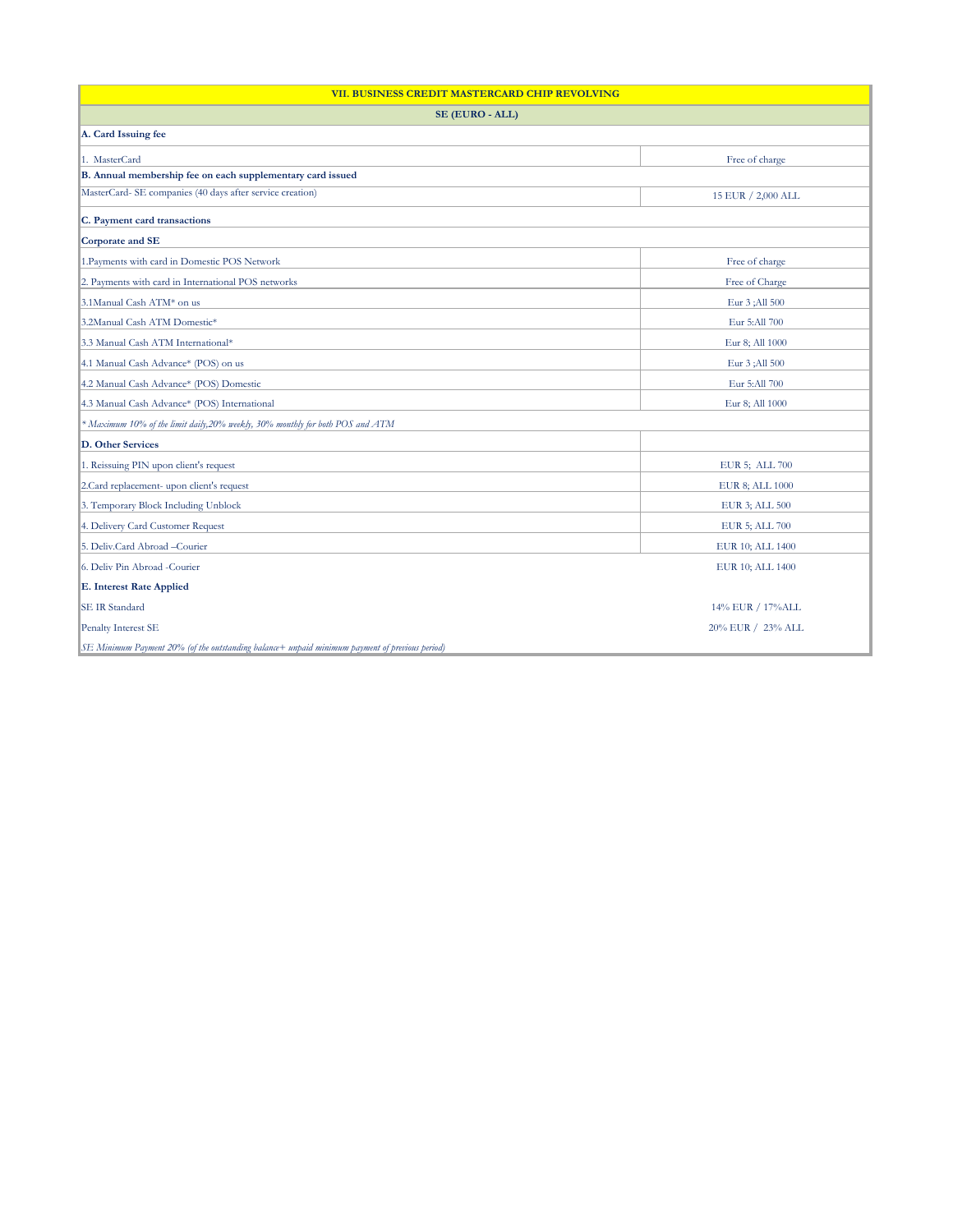| VIII. DEBIT MASTER CARD                                                                                 |                  |  |
|---------------------------------------------------------------------------------------------------------|------------------|--|
| <b>Debit MASTER CARD</b>                                                                                | <b>ALL</b>       |  |
| <b>Monthly Commission</b>                                                                               | $\overline{0}$   |  |
| Card delivery charge                                                                                    |                  |  |
| New card issued by Bank                                                                                 | $\boldsymbol{0}$ |  |
| Normal card renewal                                                                                     | $\Omega$         |  |
| Card reprint by customer request                                                                        | 400              |  |
| Reprint of lost/stolen/damaged card                                                                     | 400              |  |
| PIN delivery charge                                                                                     |                  |  |
| First new PIN issued by Bank                                                                            | $\overline{0}$   |  |
|                                                                                                         | 200              |  |
| Customer request for PIN reprint or new PIN                                                             |                  |  |
| <b>Transaction</b> fees                                                                                 |                  |  |
| <b>Cash Withdrawals</b>                                                                                 | $\theta$         |  |
| Cash withdrawal on RBAL ATM                                                                             |                  |  |
| Cash withdrawal at RBAL counter (Manual Cash)                                                           | $\overline{0}$   |  |
| Domestic cash withdrawal at not RBAL ATM                                                                | 1.25% (Min. 300) |  |
| Domestic cash withdrawal at not RBAL counter (Manual Cash)                                              | 2.75% (Min. 400) |  |
| International cash withdrawal at ATM                                                                    | 2% (Min. 300)    |  |
| International cash withdrawal at Counter (Manual Cash)                                                  | 2.5% (Min. 500)  |  |
| <b>Balance Enquiries at ATM</b>                                                                         |                  |  |
| Balance Enquiry on RBAL ATM                                                                             | $\overline{0}$   |  |
| Domestic Balance Enquiry at not RBAL ATM                                                                | 100              |  |
| <b>International Balance Enquiries</b>                                                                  | 100              |  |
| Purchases paid by card at Point of Sale (POS)                                                           |                  |  |
| At RBAL Point of Sale (POS)                                                                             | $\overline{0}$   |  |
| Domestic at not RBAL Point of Sale (POS)                                                                | $\overline{0}$   |  |
| At International Point of Sale (POS)                                                                    | 1.5%             |  |
| <b>Action Fees</b>                                                                                      |                  |  |
| Annual fee for the main card                                                                            | $\overline{0}$   |  |
|                                                                                                         | $\overline{0}$   |  |
| Annual fee for the supplementary card<br>Permanent card blocking fee at customer request (card closure) | $\overline{0}$   |  |
| Permanent card blocking fee for lost/stolen/damaged cards                                               | 500              |  |
| Temporary card blocking (includes unblocking of the card)                                               | 500              |  |
| <b>Card Limits</b>                                                                                      |                  |  |
| Total withdrawal value per day for cash withdrawals                                                     | 160,000          |  |
| Total withdrawal value per week for cash withdrawals                                                    | 800,000          |  |
| Total withdrawal value per month for cash withdrawals                                                   | 3,200,000        |  |
| Total no. of transactions per day for cash withdrawals                                                  | 20               |  |
| Total no. of transactions per week for cash withdrawals                                                 | 100              |  |
| Total no. of transactions per month for cash withdrawals                                                | 400              |  |
| Total transaction value per day for Cash Withdrawals + POS                                              | 360,000          |  |
| Total transaction value per week for Cash Withdrawals + POS                                             | 400,000          |  |
| Total transaction value per month for Cash Withdrawals + POS                                            | 1,800,000        |  |
| Total no. of transactions per day for Cash Withdrawals + POS                                            | 30               |  |
| Total no. of tranasactions per week for Cash Withdrawals + POS                                          | 150              |  |
| Total no. of transactions per month for Cash Withdrawals +<br><b>POS</b>                                | 750              |  |